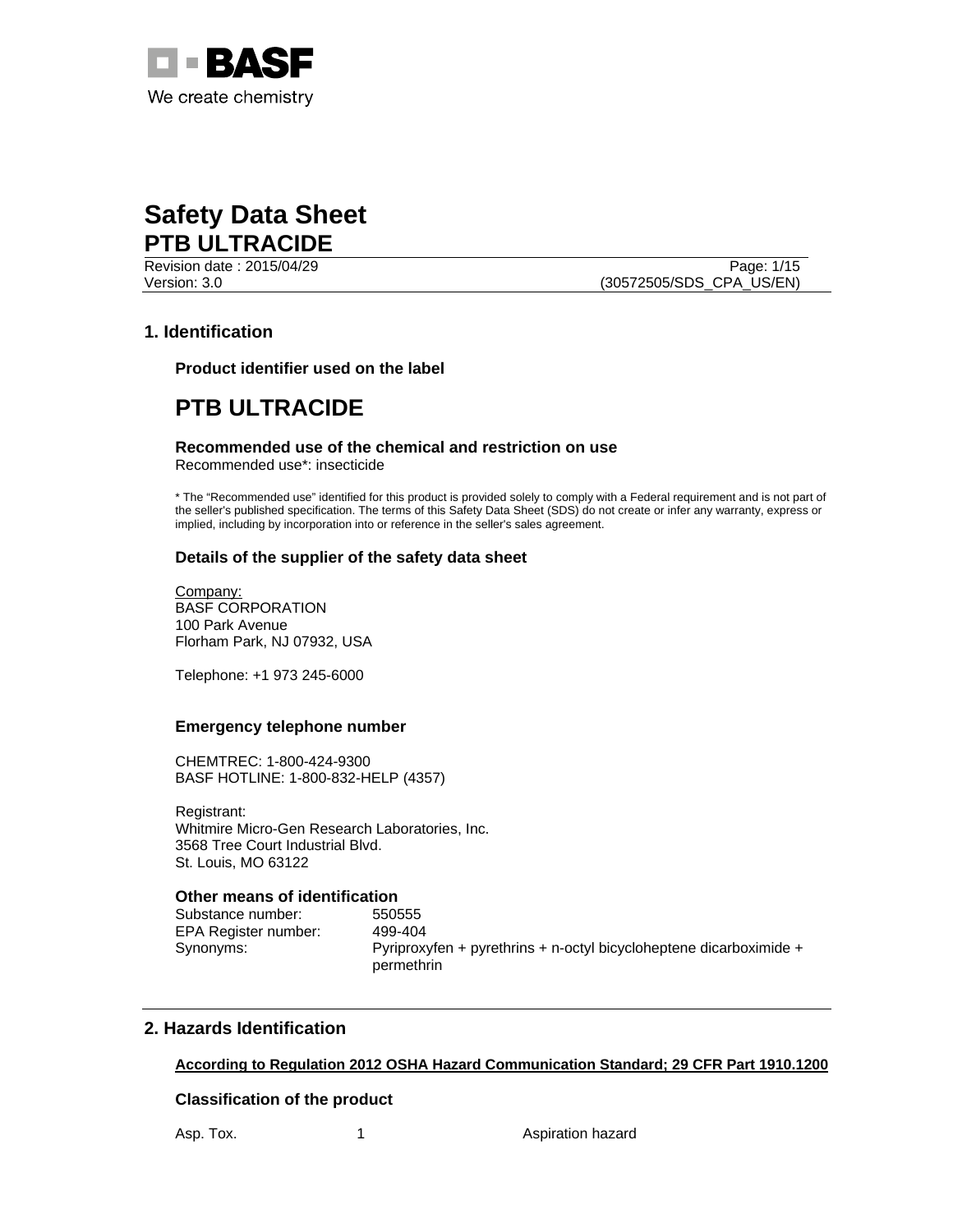Revision date : 2015/04/29 Page: 2/15

Version: 3.0 (30572505/SDS\_CPA\_US/EN)

Aquatic Acute 1 Hazardous to the aquatic environment - acute Aquatic Chronic 1 1 Hazardous to the aquatic environment - chronic Flam. Aerosol 1 Flammable aerosols

## **Label elements**



Signal Word:

Danger Hazard Statement: H222 Extremely flammable aerosol. H304 May be fatal if swallowed and enters airways. H400 Very toxic to aquatic life.<br>H410 Very toxic to aquatic life \ Very toxic to aquatic life with long lasting effects. Precautionary Statements (Prevention): P210 Keep away from heat, hot surfaces, sparks, open flames and other ignition sources. No smoking. P273 Avoid release to the environment. P211 Do not spray on an open flame or other ignition source. P251 Do not pierce or burn, even after use. Precautionary Statements (Response): P301 + P310 IF SWALLOWED: Immediately call a POISON CENTER or doctor/physician. P391 Collect spillage. P331 Do NOT induce vomiting. Precautionary Statements (Storage): P410 + P412 Protect from sunlight. Do no expose to temperatures exceeding 50°C/ 122°F. P405 Store locked up. Precautionary Statements (Disposal): P501 Dispose of contents/container to hazardous or special waste collection point.

# **Hazards not otherwise classified**

Labeling of special preparations (GHS):

The following percentage of the mixture consists of components(s) with unknown hazards regarding the acute toxicity: 16 % dermal

The following percentage of the mixture consists of components(s) with unknown hazards regarding the acute toxicity: 15 % oral

The following percentage of the mixture consists of components(s) with unknown hazards regarding the acute toxicity: 17 % Inhalation - vapour

The following percentage of the mixture consists of components(s) with unknown hazards regarding the acute toxicity: 17 % Inhalation - mist

### **According to Regulation 1994 OSHA Hazard Communication Standard; 29 CFR Part 1910.1200**

# **Emergency overview**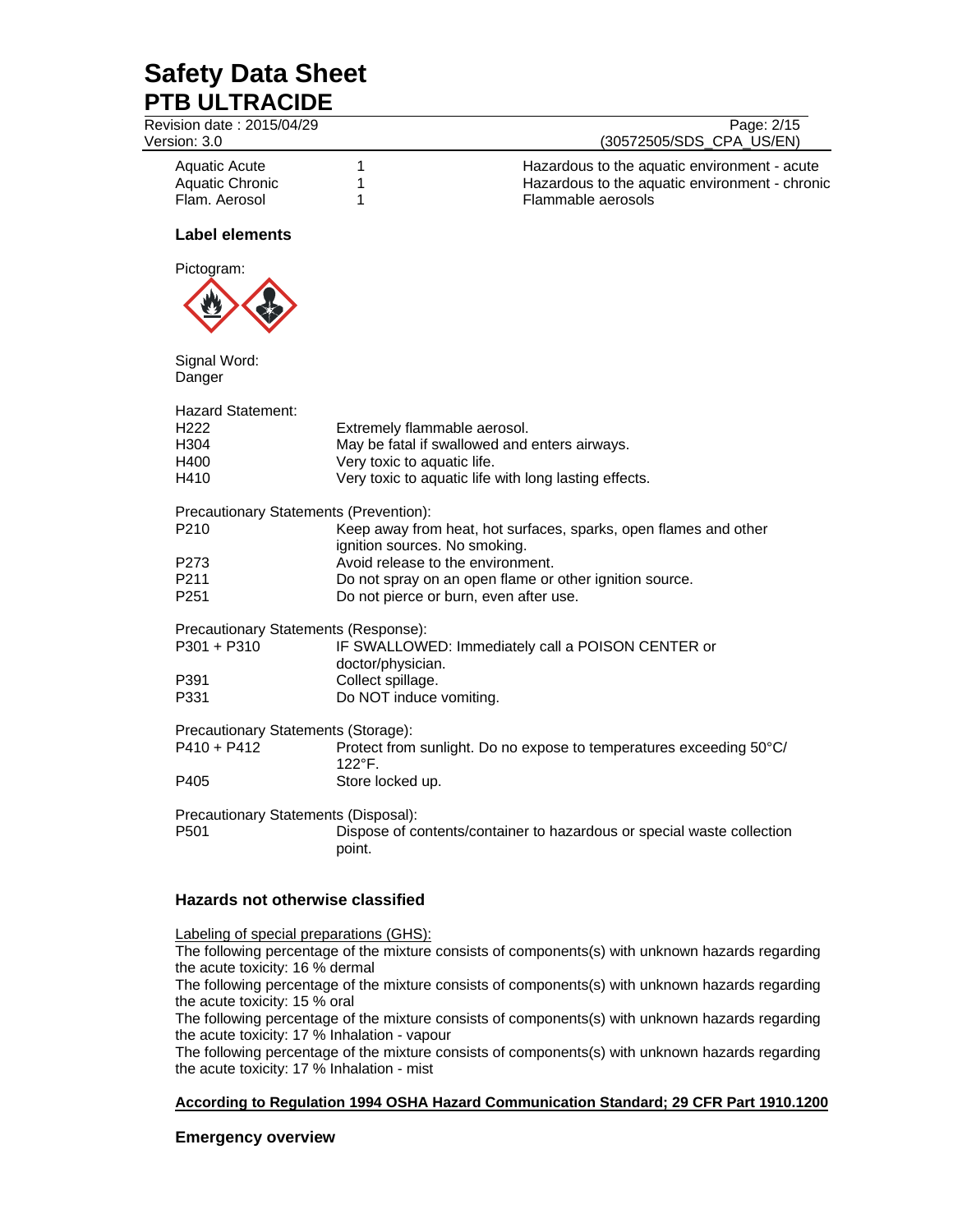Revision date : 2015/04/29 Page: 3/15

Version: 3.0 (30572505/SDS\_CPA\_US/EN)

CAUTION: EXTREMELY FLAMMABLE. KEEP OUT OF REACH OF CHILDREN. KEEP OUT OF REACH OF DOMESTIC ANIMALS. HARMFUL IF SWALLOWED. HARMFUL IF INHALED. HARMFUL IF ABSORBED THROUGH SKIN. Do not breathe vapours/mists. Avoid contact with the skin, eyes and clothing. Wash thoroughly after handling. Aerosol container contains flammable gas under pressure.

# **3. Composition / Information on Ingredients**

### **According to Regulation 2012 OSHA Hazard Communication Standard; 29 CFR Part 1910.1200**

| <b>CAS Number</b> | Content (W/W)   | <b>Chemical name</b>                        |
|-------------------|-----------------|---------------------------------------------|
| 95737-68-1        | $0.1 \%$        | Pyriproxyfen                                |
| 8003-34-7         | 0.05%           | Pyrethrins                                  |
| 113-48-4          | $0.4 \%$        | n-Octyl bicycloheptene dicarboximide        |
| 52645-53-1        | $0.4 \%$        | Permethrin                                  |
| 64742-47-8        | $10.0 - 15.0 %$ | Distillates (petroleum), hydrotreated light |
| 68476-86-8        | $10.0 - 15.0 %$ | Petroleum gases, liquefied, sweetened       |

### **According to Regulation 1994 OSHA Hazard Communication Standard; 29 CFR Part 1910.1200**

| <b>CAS Number</b> | Content (W/W) | <b>Chemical name</b>                        |
|-------------------|---------------|---------------------------------------------|
| 95737-68-1        | $0.1 \%$      | Pyriproxyfen                                |
| 8003-34-7         | $0.05\%$      | <b>Pyrethrins</b>                           |
| 113-48-4          | $0.4 \%$      | n-Octyl bicycloheptene dicarboximide        |
| 52645-53-1        | $0.4 \%$      | Permethrin                                  |
| 64742-47-8        | $< 10.0 \%$   | Distillates (petroleum), hydrotreated light |
| 68476-40-4        | $\leq$ 30.0 % | Hydrocarbons, C3-4                          |
|                   | $>= 80.0 %$   | Proprietary ingredients                     |

# **4. First-Aid Measures**

### **Description of first aid measures**

## **General advice:**

First aid personnel should pay attention to their own safety. If the patient is likely to become unconscious, place and transport in stable sideways position (recovery position). Immediately remove contaminated clothing.

### **If inhaled:**

Keep patient calm, remove to fresh air, seek medical attention.

### **If on skin:**

Immediately wash thoroughly with soap and water, seek medical attention.

#### **If in eyes:**

Wash affected eyes for at least 15 minutes under running water with eyelids held open.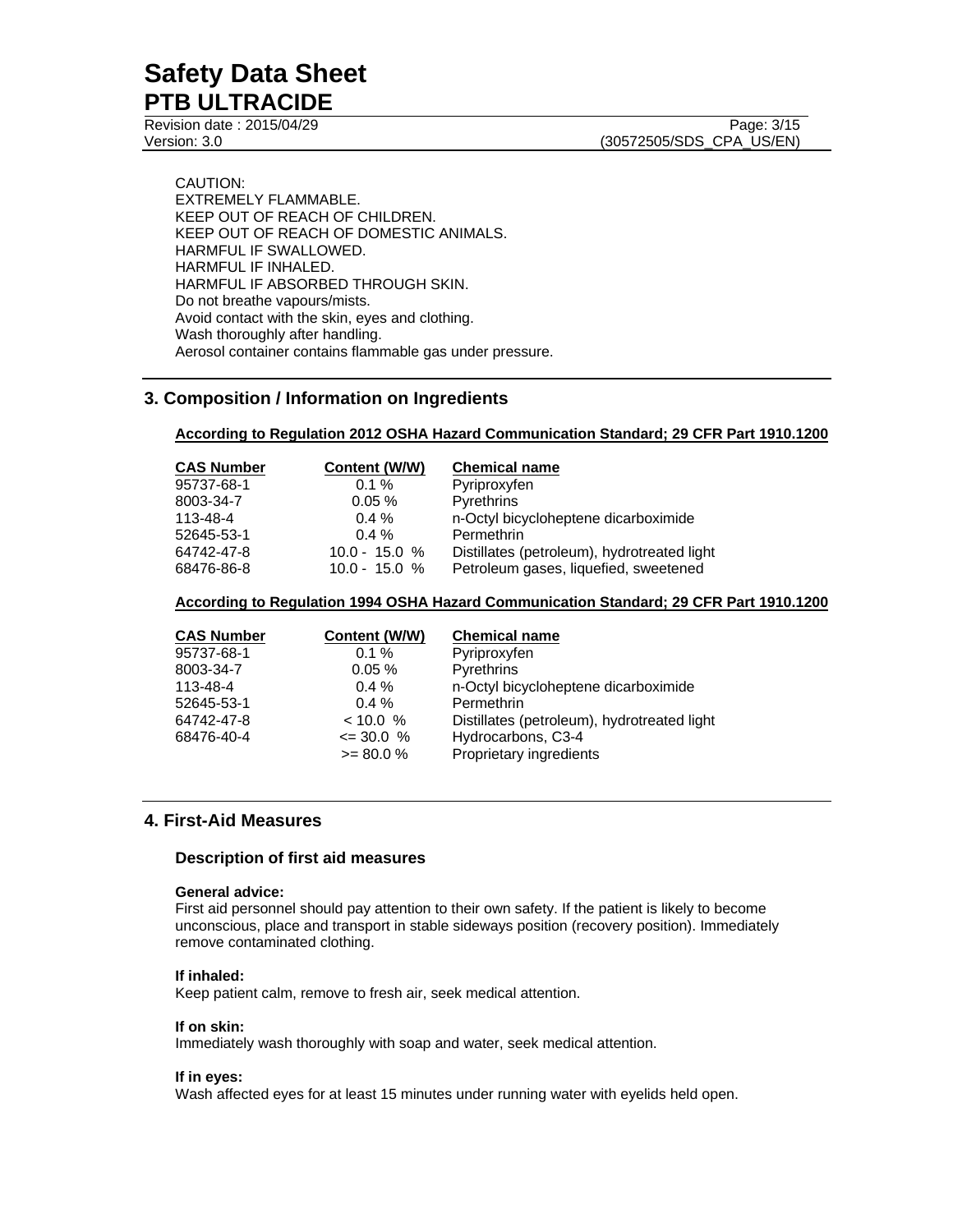Revision date : 2015/04/29 Page: 4/15

Version: 3.0 (30572505/SDS\_CPA\_US/EN)

### **If swallowed:**

Immediately rinse mouth and then drink 200-300 ml of water, seek medical attention. Do not induce vomiting due to aspiration hazard.

### **Most important symptoms and effects, both acute and delayed**

Symptoms: The most important known symptoms and effects are described in the labelling (see section 2) and/or in section 11., Further important symptoms and effects are so far not known. Hazards: Vomiting may cause aspiration pneumonia due to the ingredients.

### **Indication of any immediate medical attention and special treatment needed**

Note to physician

Treatment: Treat according to symptoms (decontamination, vital functions), no known specific antidote.

## **5. Fire-Fighting Measures**

## **Extinguishing media**

Suitable extinguishing media: foam, dry powder, carbon dioxide

foam, dry powder, carbon dioxide, water spray

## **Special hazards arising from the substance or mixture**

Hazards during fire-fighting: carbon monoxide, carbon dioxide, halogenated compounds The substances/groups of substances mentioned can be released in case of fire. Aerosol container contains flammable gas under pressure. Risk of explosion at excessive temperatures.

## **carbon monoxide, carbon dioxide, Hydrogen chloride, nitrogen oxides, halogenated hydrocarbons**

**The substances/groups of substances mentioned can be released in case of fire. Aerosol container contains flammable gas under pressure.** 

### **Advice for fire-fighters**

Protective equipment for fire-fighting: Firefighters should be equipped with self-contained breathing apparatus and turn-out gear.

#### **Further information:**

Evacuate area of all unnecessary personnel. Contain contaminated water/firefighting water. Do not allow to enter drains or waterways.

# **6. Accidental release measures**

#### **Personal precautions, protective equipment and emergency procedures**

Take appropriate protective measures. Clear area. Shut off source of leak only under safe conditions. Extinguish sources of ignition nearby and downwind. Ensure adequate ventilation. Wear suitable personal protective clothing and equipment.

#### **Environmental precautions**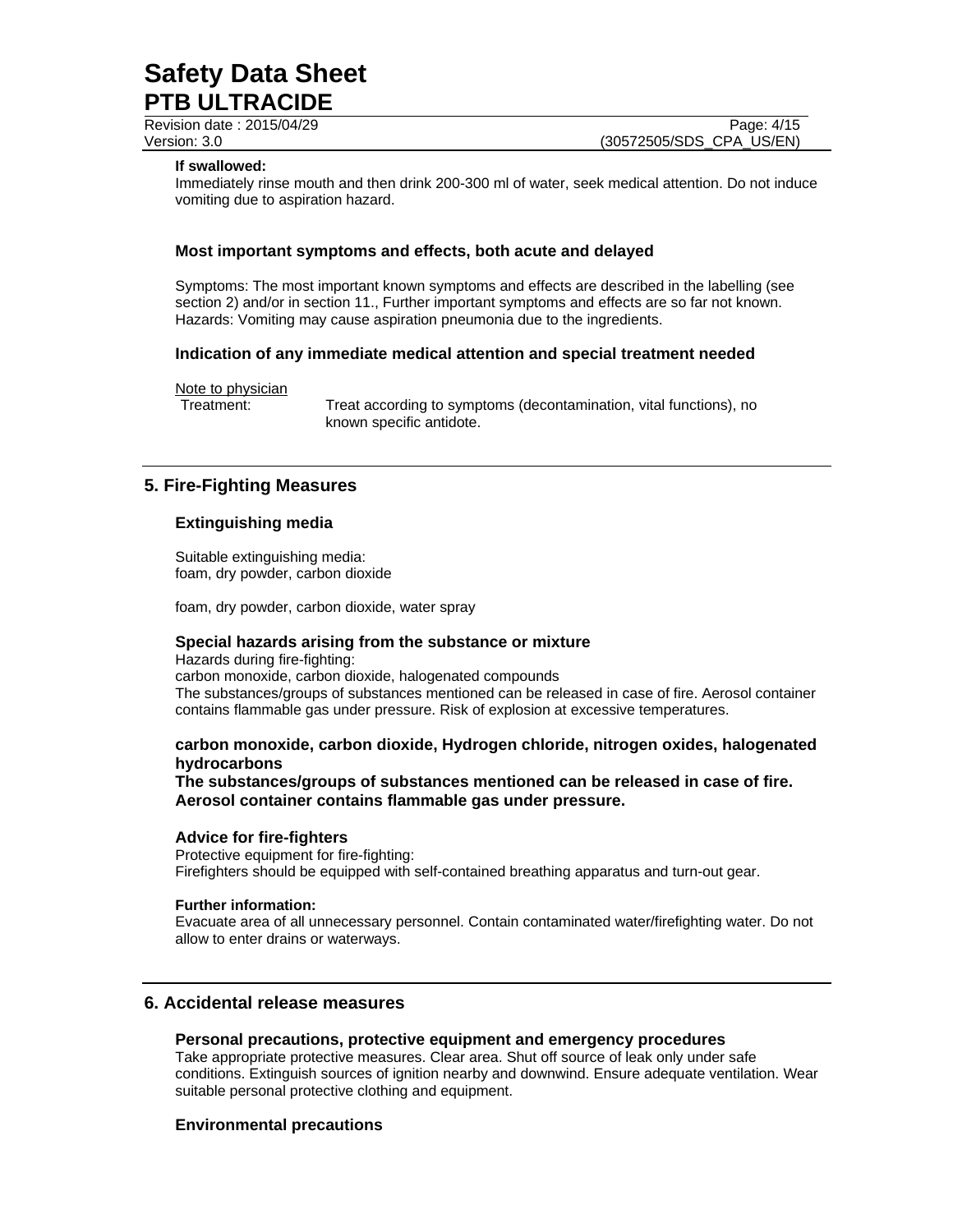Revision date : 2015/04/29 Page: 5/15 Version: 3.0 (30572505/SDS\_CPA\_US/EN)

Do not discharge into the subsoil/soil. Do not discharge into drains/surface waters/groundwater. Contain contaminated water/firefighting water. A spill of or in excess of the reportable quantity requires notification to state, local and national emergency authorities. This product is regulated by CERCLA ('Superfund').

## **Methods and material for containment and cleaning up**

Dike spillage. Pick up with suitable absorbent material. Spilled substance/product should be recovered and applied according to label rates whenever possible. If application of spilled substance/product is not possible, then spills should be contained, solidified, and placed in suitable containers for disposal. After decontamination, spill area can be washed with water. Collect wash water for approved disposal.

# **7. Handling and Storage**

# **Precautions for safe handling**

RECOMMENDATIONS ARE FOR MANUFACTURING, COMMERCIAL BLENDING, AND PACKAGING WORKERS. PESTICIDE APPLICATORS & WORKERS must refer to the Product Label and Directions for Use attached to the product. Provide good ventilation of working area (local exhaust ventilation if necessary). Keep away from sources of ignition - No smoking. Keep container tightly sealed. Protect against heat. Handle and open container with care. Do not open until ready to use. Once container is opened, content should be used as soon as possible. Provide means for controlling leaks and spills. Follow label warnings even after container is emptied. The substance/ product may be handled only by appropriately trained personnel. Avoid all direct contact with the substance/product. Avoid contact with the skin, eyes and clothing. Avoid inhalation of dusts/mists/vapours. Wear suitable personal protective clothing and equipment.

### Protection against fire and explosion:

Aerosol container contains flammable gas under pressure. The relevant fire protection measures should be noted. Fire extinguishers should be kept handy. Avoid all sources of ignition: heat, sparks, open flame. Avoid extreme heat. Ground all transfer equipment properly to prevent electrostatic discharge. Electrostatic discharge may cause ignition.

# **Conditions for safe storage, including any incompatibilities**

Segregate from incompatible substances. Segregate from foods and animal feeds. Segregate from textiles and similar materials.

Further information on storage conditions: Protect containers from physical damage. Store in a cool, dry, well-ventilated area. Avoid all sources of ignition: heat, sparks, open flame.

Storage stability: May be kept indefinitely if stored properly. If an expiry date is mentioned on the packaging/label this takes priority over the statements on storage duration in this safety data sheet. Protect from temperatures above: 130 °F Explosive at or above indicated temperature.

# **8. Exposure Controls/Personal Protection**

**Users of a pesticidal product should refer to the product label for personal protective equipment requirements.** 

**Components with occupational exposure limits**  Distillates (petroleum),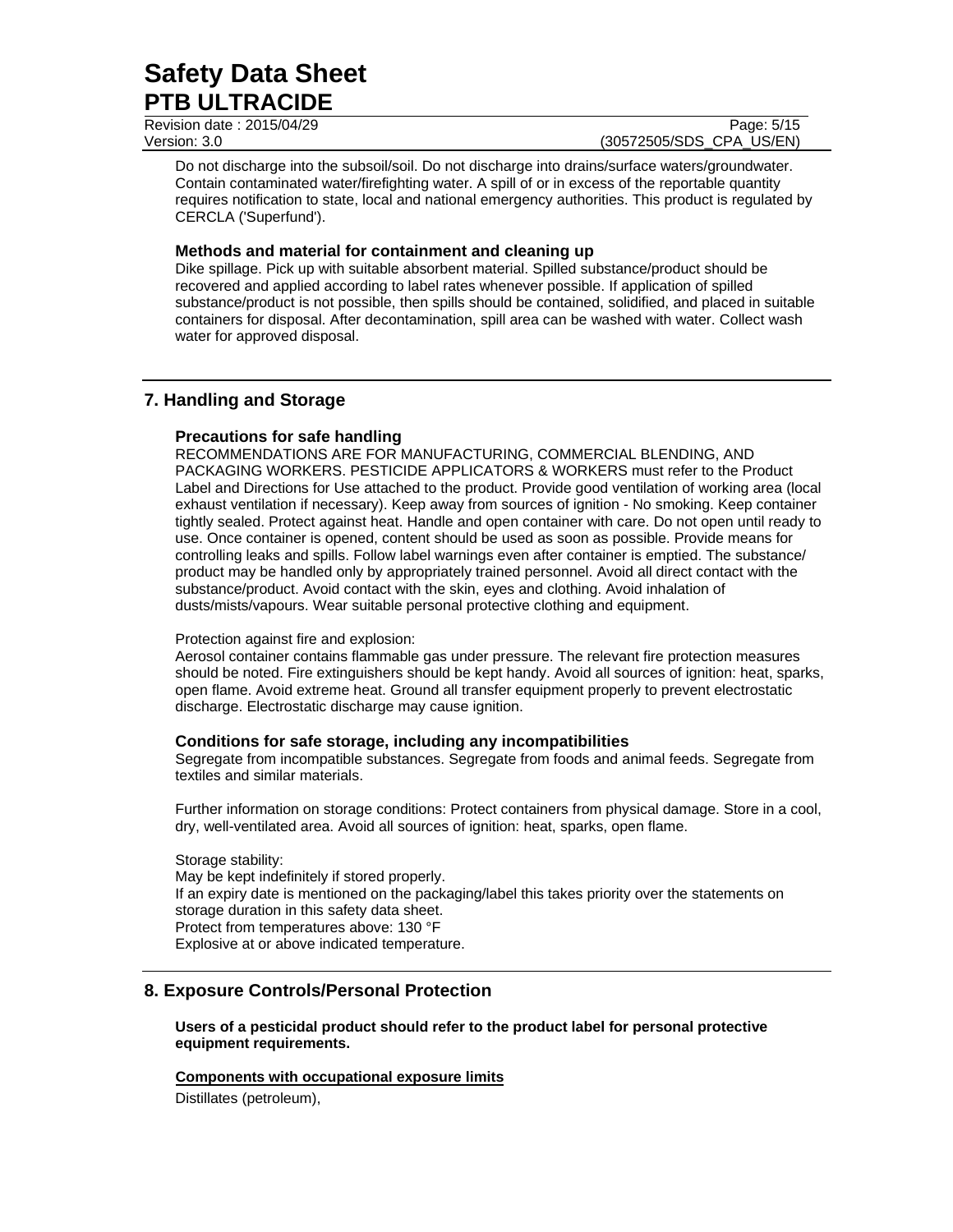| Revision date: 2015/04/29<br>Version: 3.0 |                  | Page: 6/15<br>(30572505/SDS CPA US/EN)                                                                                                                                                                                                                                     |
|-------------------------------------------|------------------|----------------------------------------------------------------------------------------------------------------------------------------------------------------------------------------------------------------------------------------------------------------------------|
| hydrotreated light                        | <b>ACGIH TLV</b> | TWA value 200 mg/m3 Non-aerosol (total<br>hydrocarbon vapor);<br>Application restricted to conditions in which there<br>are negligible aerosol exposures.<br>Skin Designation Non-aerosol (total<br>hydrocarbon vapor);<br>The substance can be absorbed through the skin. |

### **Advice on system design:**

Whenever possible, engineering controls should be used to minimize the need for personal protective equipment.

### **Personal protective equipment**

## **RECOMMENDATIONS FOR MANUFACTURING, COMMERCIAL BLENDING, AND PACKAGING WORKERS:**

#### **Respiratory protection:**

Wear respiratory protection if ventilation is inadequate. Wear a NIOSH-certified (or equivalent) organic vapour/particulate respirator. For situations where the airborne concentrations may exceed the level for which an air purifying respirator is effective, or where the levels are unknown or Immediately Dangerous to Life or Health (IDLH), use NIOSH-certified full facepiece pressure demand self-contained breathing apparatus (SCBA) or a full facepiece pressure demand supplied-air respirator (SAR) with escape provisions.

#### **Hand protection:**

Chemical resistant protective gloves, Protective glove selection must be based on the user's assessment of the workplace hazards.

### **Eye protection:**

Safety glasses with side-shields. Tightly fitting safety goggles (chemical goggles). Wear face shield if splashing hazard exists.

### **Body protection:**

Body protection must be chosen depending on activity and possible exposure, e.g. head protection, apron, protective boots, chemical-protection suit.

#### **General safety and hygiene measures:**

RECOMMENDATIONS FOR MANUFACTURING, COMMERCIAL BLENDING, AND PACKAGING WORKERS Wear long sleeved work shirt and long work pants in addition to other stated personal protective equipment. Work place should be equipped with a shower and an eye wash. Handle in accordance with good industrial hygiene and safety practice. Personal protective equipment should be decontaminated prior to reuse. Gloves must be inspected regularly and prior to each use. Replace if necessary (e.g. pinhole leaks). Take off immediately all contaminated clothing. Store work clothing separately. Hands and/or face should be washed before breaks and at the end of the shift. No eating, drinking, smoking or tobacco use at the place of work. Keep away from food, drink and animal feeding stuffs.

# **9. Physical and Chemical Properties**

| Form:            | aerosol        |
|------------------|----------------|
| Odour:           | characteristic |
| Odour threshold: |                |
|                  |                |

Not determined due to potential health hazard by inhalation.

Colour: white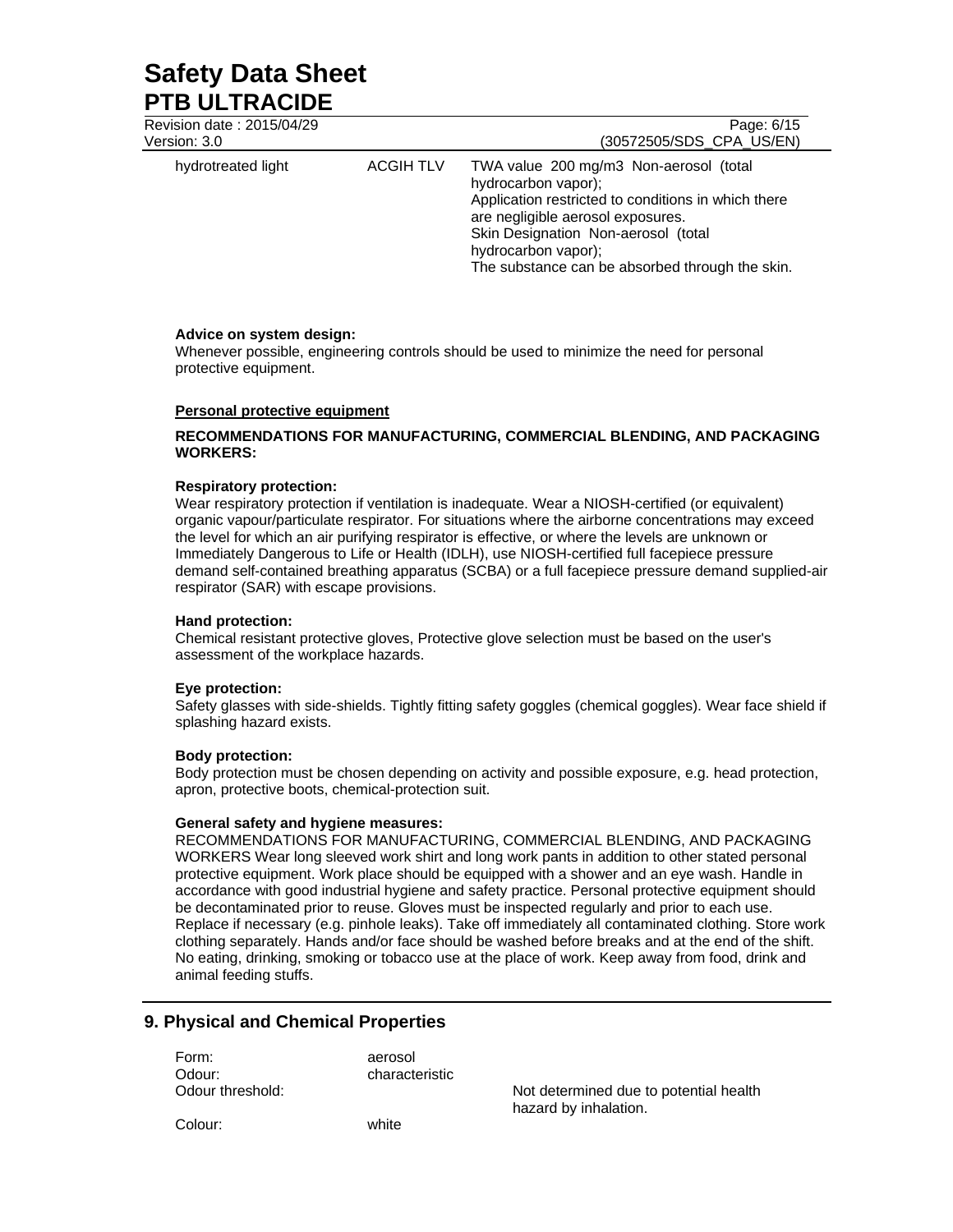Revision date : 2015/04/29 Page: 7/15

| Version: 3.0                                |                                            | 1 agu. <i>11</i> 10<br>(30572505/SDS_CPA_US/EN)                                                                                                                                                                                                                  |
|---------------------------------------------|--------------------------------------------|------------------------------------------------------------------------------------------------------------------------------------------------------------------------------------------------------------------------------------------------------------------|
| pH value:                                   | approx. $6 - 8$                            | (23.7 °C) The product has not been<br>tested. The statement has been derived<br>from substances/products of a similar<br>structure or composition.                                                                                                               |
| Melting point:<br>Flammability:             | approx. - 30 °C<br>Extremely<br>flammable. | Information applies to the solvent.                                                                                                                                                                                                                              |
| NFPA 30B flammability:                      |                                            |                                                                                                                                                                                                                                                                  |
| Flammability of Aerosol<br>Products:        | Level 1 Aerosol<br>$0$ in<br>no flashback  |                                                                                                                                                                                                                                                                  |
| Lower explosion limit:                      |                                            | As a result of our experience with this<br>product and our knowledge of its<br>composition we do not expect any hazard<br>as long as the product is used<br>appropriately and in accordance with the<br>intended use.                                            |
| Upper explosion limit:                      |                                            | As a result of our experience with this<br>product and our knowledge of its<br>composition we do not expect any hazard<br>as long as the product is used<br>appropriately and in accordance with the<br>intended use.                                            |
| Density:                                    | approx. 0.96                               | (20 °C)                                                                                                                                                                                                                                                          |
|                                             | g/cm3                                      |                                                                                                                                                                                                                                                                  |
| Vapour density:<br>Thermal decomposition:   | hydrocarbons                               | not applicable<br>carbon monoxide, carbon dioxide, Hydrocarbons, nitrogen<br>dioxide, nitrogen oxide, Hydrogen chloride, halogenated<br>Stable at ambient temperature. If product is heated above<br>decomposition temperature toxic vapours may be released. To |
|                                             |                                            | avoid thermal decomposition, do not overheat.<br>not determined                                                                                                                                                                                                  |
| Viscosity, dynamic:<br>Solubility in water: |                                            | dispersible                                                                                                                                                                                                                                                      |
| Other Information:                          |                                            | If necessary, information on other physical and chemical<br>parameters is indicated in this section.                                                                                                                                                             |

# **10. Stability and Reactivity**

# **Reactivity**

No hazardous reactions if stored and handled as prescribed/indicated.

Corrosion to metals: Corrosive effects to metal are not anticipated.

Oxidizing properties: Based on its structural properties the product is not classified as oxidizing.

# **Chemical stability**

The product is stable if stored and handled as prescribed/indicated.

# **Possibility of hazardous reactions**

The product is chemically stable.

# **Conditions to avoid**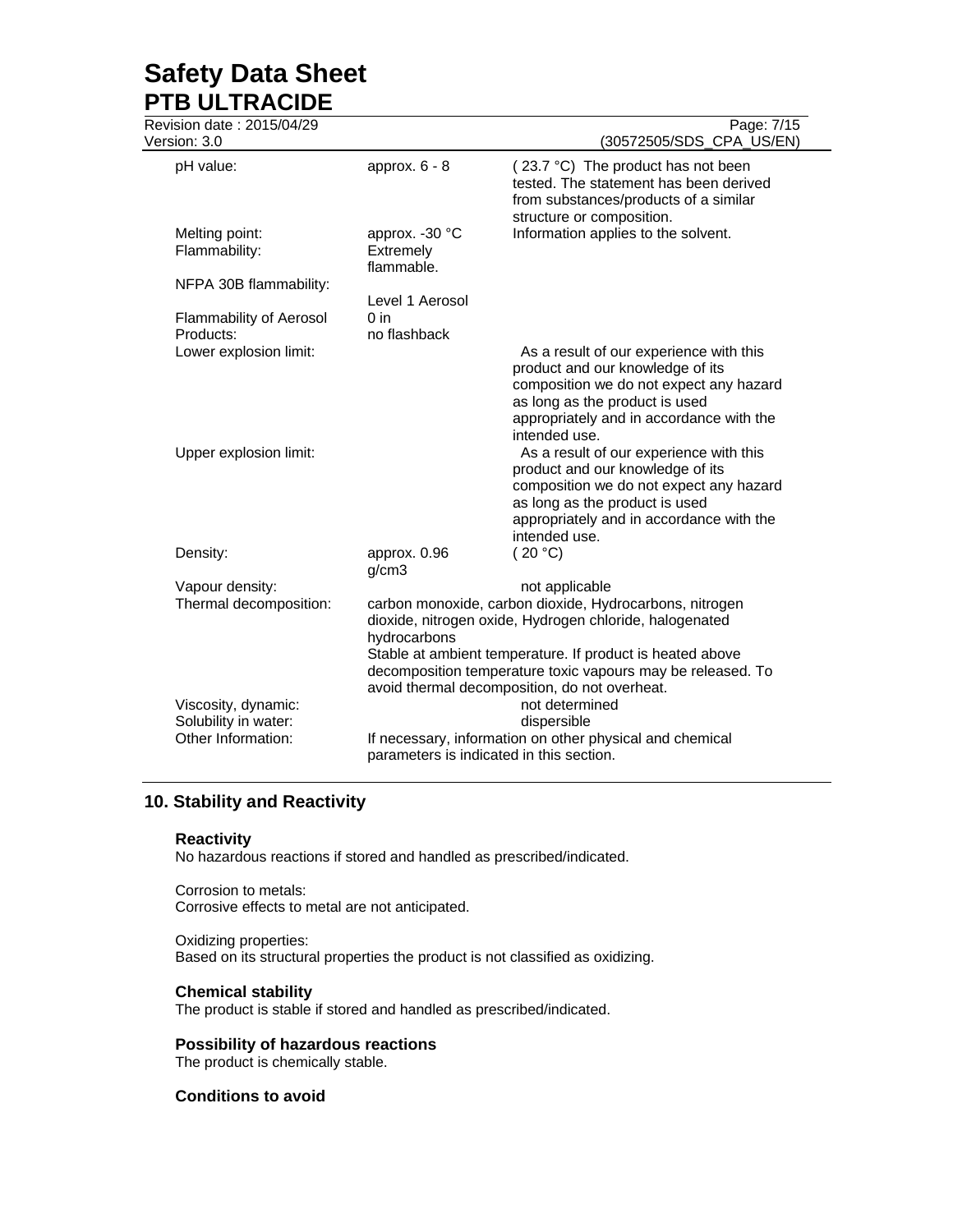Revision date : 2015/04/29 Page: 8/15

Version: 3.0 (30572505/SDS\_CPA\_US/EN)

Avoid all sources of ignition: heat, sparks, open flame. Avoid prolonged storage. Avoid electro-static discharge. Avoid contamination. Avoid prolonged exposure to extreme heat. Avoid extreme temperatures.

## **Incompatible materials**

No substances known that should be avoided. strong oxidizing agents, strong acids, aldehydes, amines, chlorinated hydrocarbons

# **Hazardous decomposition products**

Decomposition products:

No hazardous decomposition products if stored and handled as prescribed/indicated., Prolonged thermal loading can result in products of degradation being given off. No hazardous decomposition products if stored and handled as prescribed/indicated., Prolonged thermal loading can result in products of degradation being given off.

Thermal decomposition:

Possible thermal decomposition products: carbon monoxide, carbon dioxide, Hydrocarbons, nitrogen dioxide, nitrogen oxide, Hydrogen chloride, halogenated hydrocarbons Stable at ambient temperature. If product is heated above decomposition temperature toxic vapours may be released. To avoid thermal decomposition, do not overheat.

# **11. Toxicological information**

## **Primary routes of exposure**

Routes of entry for solids and liquids are ingestion and inhalation, but may include eye or skin contact. Routes of entry for gases include inhalation and eye contact. Skin contact may be a route of entry for liquefied gases.

# **Acute Toxicity/Effects**

### Acute toxicity

Assessment of acute toxicity: Relatively nontoxic after single ingestion. Slightly toxic after short-term skin contact. Relatively nontoxic after short-term inhalation.

Oral Type of value: LD50 Species: rat Value: > 5,000 mg/kg

Inhalation Type of value: LC50 Species: rat Value: > 5.12 mg/l

Dermal Type of value: LD50 Species: rabbit Value: > 2,000 mg/kg

Irritation / corrosion

Assessment of irritating effects: Causes substantial but temporary eye injury. May cause slight irritation to the skin.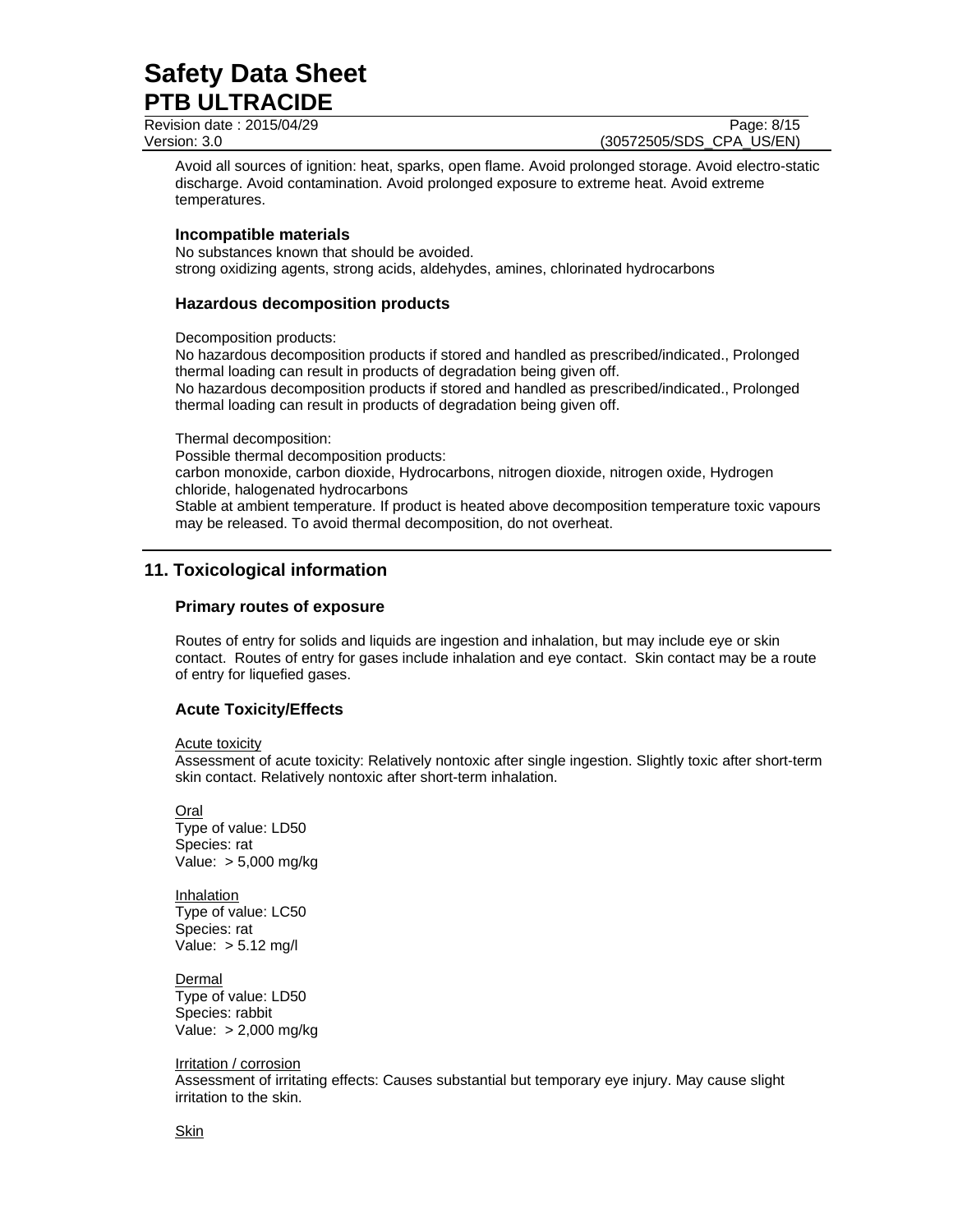Revision date : 2015/04/29 Page: 9/15

Species: rabbit Result: moderately irritating Prolonged contact with the product can result in skin irritation.

<u>Eye</u> Species: rabbit Result: Moderately to severely irritating.

**Sensitization** Assessment of sensitization: Skin sensitizing effects were not observed in animal studies.

Buehler test Species: guinea pig Result: Skin sensitizing effects were not observed in animal studies.

*Information on: Permethrin Stevens-Test / ZENECA Species: guinea pig Result: Skin sensitizing effects were not observed in animal studies.* 

*Information on: Pyridine, 2-[1-methyl-2-(4-phenoxyphenoxy)ethoxy]- Species: guinea pig Result: Non-sensitizing.*  ----------------------------------

# **Chronic Toxicity/Effects**

### Repeated dose toxicity

Assessment of repeated dose toxicity: The product has not been tested. The statement has been derived from the properties of the individual components.

### *Information on: Permethrin*

*Assessment of repeated dose toxicity: The substance may cause damage to the peripheral nervous system after repeated ingestion of high doses. The substance may cause damage to the peripheral nervous system after repeated skin contact with high doses.* 

*Information on: n-Octyl bicycloheptene dicarboximide Assessment of repeated dose toxicity: The substance may cause damage to the liver after repeated ingestion of high doses, as shown in animal studies.*  ----------------------------------

### Genetic toxicity

Assessment of mutagenicity: The product has not been tested. The statement has been derived from the properties of the individual components. Mutagenicity tests revealed no genotoxic potential.

### **Carcinogenicity**

Assessment of carcinogenicity: The product has not been tested. The statement has been derived from the properties of the individual components.

*Information on: Pyridine, 2-[1-methyl-2-(4-phenoxyphenoxy)ethoxy]- Assessment of carcinogenicity: In long-term studies in rats and mice in which the substance was given by feed, a carcinogenic effect was not observed.* 

### *Information on: pyrethrum*

*Assessment of carcinogenicity: The results of various animal studies gave no indication of a carcinogenic effect. The product has not been tested. The statement has been derived from the properties of the individual components.*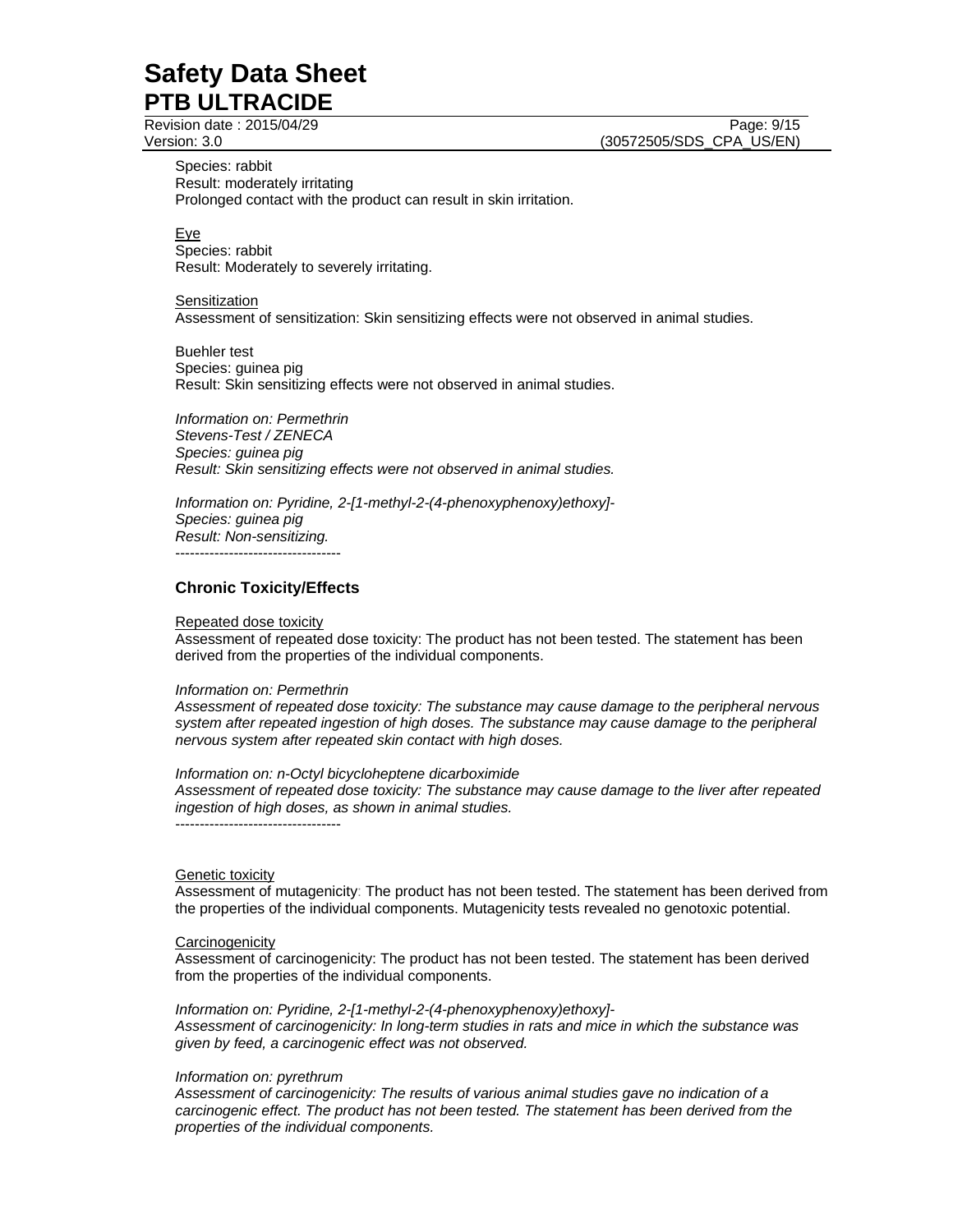Revision date : 2015/04/29 Page: 10/15

Version: 3.0 (30572505/SDS\_CPA\_US/EN)

*Not Likely to Be Carcinogenic to Humans.*  ----------------------------------

### Reproductive toxicity

Assessment of reproduction toxicity: The product has not been tested. The statement has been derived from the properties of the individual components. The results of animal studies gave no indication of a fertility impairing effect.

### **Teratogenicity**

Assessment of teratogenicity: The product has not been tested. The statement has been derived from the properties of the individual components.

*Information on: Pyridine, 2-[1-methyl-2-(4-phenoxyphenoxy)ethoxy]- Assessment of teratogenicity: No indications of a developmental toxic / teratogenic effect were seen in animal studies.* 

### *Information on: pyrethrum*

*Assessment of teratogenicity: No indications of a developmental toxic / teratogenic effect were seen in animal studies.* 

*Information on: n-Octyl bicycloheptene dicarboximide Assessment of teratogenicity: No indications of a developmental toxic / teratogenic effect were seen in animal studies.* 

*Information on: Distillates (petroleum), hydrotreated light Assessment of teratogenicity: No indications of a developmental toxic / teratogenic effect were seen in animal studies. The product has not been tested. The statement has been derived from substances/products of a similar structure or composition.* 

----------------------------------

Other Information Misuse can be harmful to health.

# **Symptoms of Exposure**

The most important known symptoms and effects are described in the labelling (see section 2) and/or in section 11., Further important symptoms and effects are so far not known.

# **12. Ecological Information**

# **Toxicity**

Aquatic toxicity Assessment of aquatic toxicity: The product has not been tested. The statement has been derived from the properties of the individual components.

Very toxic to aquatic organisms. May cause long-term adverse effects in the aquatic environment.

### **Toxicity to fish**

*Information on: Pyridine, 2-[1-methyl-2-(4-phenoxyphenoxy)ethoxy]- LC50 (96 h) > 0.270 mg/l, Lepomis macrochirus* 

*Information on: pyrethrum*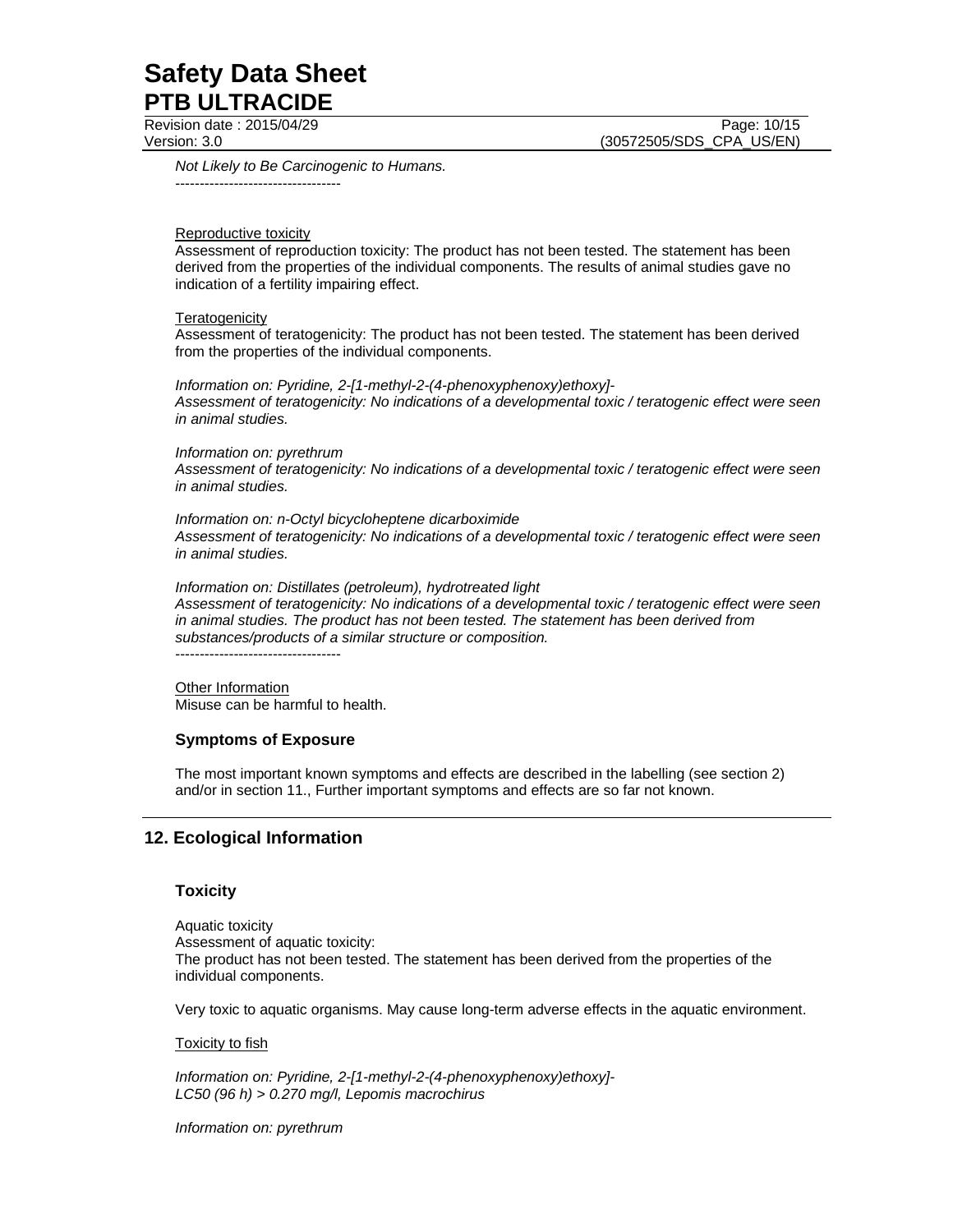Revision date : 2015/04/29 **Page: 11/15** Page: 11/15

Version: 3.0 (30572505/SDS\_CPA\_US/EN)

*LC50 (96 h) 0.0052 mg/l, Oncorhynchus mykiss (static) LC50 (96 h) 0.01 mg/l, Lepomis macrochirus* 

*Information on: n-Octyl bicycloheptene dicarboximide LC50 (96 h) 2.4 mg/l, Lepomis macrochirus (other, Flow through.) LC50 (96 h) 1.4 mg/l, Oncorhynchus mykiss (other, Flow through.)* 

*Information on: permethrin LC50 (96 h) 0.012 mg/l, Salmo salar* 

*Information on: Distillates (petroleum), hydrotreated light* 

*LL50 (96 h) 2 - 5 mg/l, Oncorhynchus mykiss (OECD Guideline 203, semistatic) The product has low solubility in the test medium. A saturated solution has been tested. The product has not been tested. The statement has been derived from substances/products of a similar structure or composition. Nominal values (confirmed by concentration control analytics)*  ----------------------------------

### Aquatic invertebrates

*Information on: pyrethrum EC50 (48 h) 0.012 mg/l, Daphnia magna EC50 (48 h) 0.0014 mg/l, Mysidopsis bahia* 

*Information on: n-Octyl bicycloheptene dicarboximide EC50 (48 h) 2.3 mg/l, Daphnia magna (other, Flow through.)* 

*Information on: Permethrin LC50 (24 h) 0.024 mg/l, Daphnia magna* 

*Information on: Distillates (petroleum), hydrotreated light EL50 (48 h) 1.4 mg/l, Daphnia magna (OECD Guideline 202, part 1, static) The details of the toxic effect relate to the nominal concentration. The product has low solubility in the test medium. A saturated solution has been tested. The product has not been tested. The statement has been derived from substances/products of a similar structure or composition.*  ----------------------------------

### Aquatic plants

*Information on: Distillates (petroleum), hydrotreated light* 

*EL50 (72 h) 1 - 3 mg/l (growth rate), Pseudokirchneriella subcapitata (OECD Guideline 201, static) The details of the toxic effect relate to the nominal concentration. The product has low solubility in the test medium. A saturated solution has been tested. The product has not been tested. The statement has been derived from substances/products of a similar structure or composition. No observed effect concentration (72 h) 1 mg/l (growth rate), Pseudokirchneriella subcapitata (OECD Guideline 201, static)* 

*The details of the toxic effect relate to the nominal concentration. The product has low solubility in the test medium. A saturated solution has been tested. The product has not been tested. The statement has been derived from substances/products of a similar structure or composition.*  ----------------------------------

#### Chronic toxicity to fish

*Information on: permethrin No observed effect concentration 0.0003 mg/l, Pimephales promelas* 

*Information on: Pyridine, 2-[1-methyl-2-(4-phenoxyphenoxy)ethoxy]- No observed effect concentration (95 d) 0.0043 mg/l, Oncorhynchus mykiss*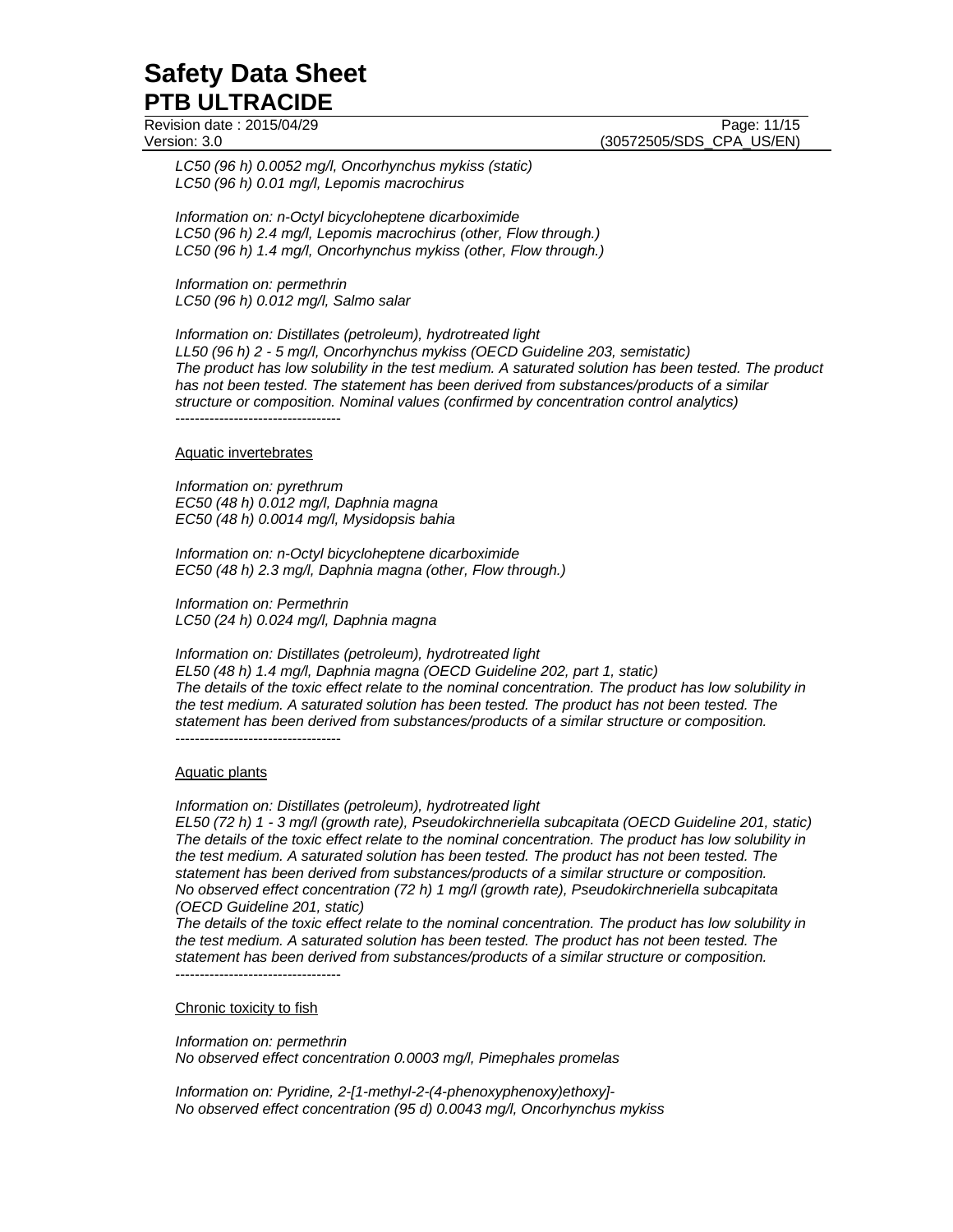Revision date : 2015/04/29 Page: 12/15

Version: 3.0 (30572505/SDS\_CPA\_US/EN)

*Information on: pyrethrum No observed effect concentration 0.0019 mg/l, Pimephales promelas*  ----------------------------------

Chronic toxicity to aquatic invertebrates

*Information on: permethrin No observed effect concentration (30 d) 0.000011 mg/l, Mysidopsis bahia* 

*Information on: Pyridine, 2-[1-methyl-2-(4-phenoxyphenoxy)ethoxy]-* 

*Information on: pyrethrum No observed effect concentration (28 d) 0.00086 mg/l, Daphnia magna*  ----------------------------------

# **Persistence and degradability**

Assessment biodegradation and elimination (H2O) The product has not been tested. The statement has been derived from the properties of the individual components.

Assessment biodegradation and elimination (H2O)

*Information on: Permethrin* 

*Not readily biodegradable (by OECD criteria). Poorly biodegradable. Well eliminable from water by adsorption on activated sludge.* 

*Information on: Pyridine, 2-[1-methyl-2-(4-phenoxyphenoxy)ethoxy]-* 

*Not readily biodegradable (by OECD criteria).* 

*Information on: pyrethrum* 

*Not readily biodegradable (by OECD criteria).* 

----------------------------------

### **Bioaccumulative potential**

Assessment bioaccumulation potential The product has not been tested. The statement has been derived from the properties of the individual components.

Assessment bioaccumulation potential

*Information on: Pyridine, 2-[1-methyl-2-(4-phenoxyphenoxy)ethoxy]-* 

*Information on: pyrethrum*  ----------------------------------

# **Mobility in soil**

Assessment transport between environmental compartments The product has not been tested. The statement has been derived from the properties of the individual components.

*Information on: Pyridine, 2-[1-methyl-2-(4-phenoxyphenoxy)ethoxy]-*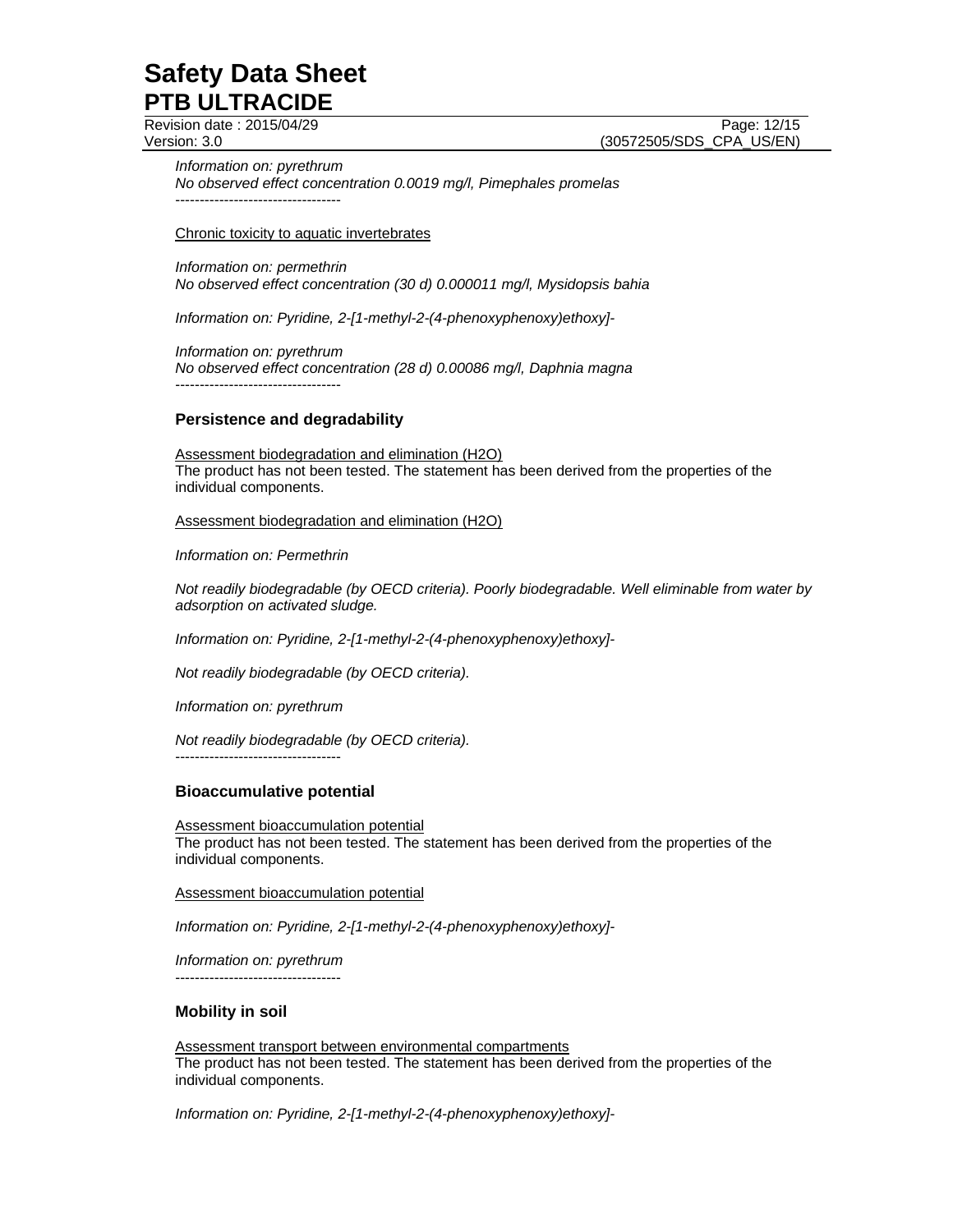Revision date : 2015/04/29 Page: 13/15 Version: 3.0 (30572505/SDS\_CPA\_US/EN)

*Following exposure to soil, adsorption to solid soil particles is probable, therefore contamination of groundwater is not expected.*

*Information on: pyrethrum* 

*Following exposure to soil, adsorption to solid soil particles is probable, therefore contamination of groundwater is not expected.*

----------------------------------

# **Additional information**

Other ecotoxicological advice: Do not discharge product into the environment without control.

# **13. Disposal considerations**

## **Waste disposal of substance:**

Pesticide wastes are regulated. Improper disposal of excess pesticide, spray mix or rinsate is a violation of federal law. If pesticide wastes cannot be disposed of according to label instructions, contact the State Pesticide or Environmental Control Agency or the Hazardous Waste representative at the nearest EPA Regional Office for guidance.

## **Container disposal:**

Do not cut, puncture, crush, or incinerate empty aerosol containers. Consult state or local disposal authorities for approved alternative procedures such as container recycling. Empty aerosol cans may meet the definition of RCRA D003. Consult local and/or regional EPA for further guidance.

# **14. Transport Information**

| <b>Land transport</b><br><b>USDOT</b> |                     |
|---------------------------------------|---------------------|
| Hazard class:                         | 2.1                 |
| ID number:                            | <b>UN 1950</b>      |
| Hazard label:                         | 2.1                 |
| Proper shipping name:                 | <b>AEROSOLS</b>     |
| Sea transport<br><b>IMDG</b>          |                     |
| Hazard class:                         | 21                  |
| ID number:                            | <b>UN 1950</b>      |
| Hazard label:                         | 2.1                 |
| Marine pollutant:                     | NO.                 |
| Proper shipping name:                 | <b>AEROSOLS</b>     |
| Air transport<br>IATA/ICAO            |                     |
| Hazard class:                         | 2.1                 |
| ID number:                            | <b>UN 1950</b>      |
| Hazard label:                         | 2.1                 |
| Proper shipping name:                 | AEROSOLS, FLAMMABLE |

# **Further information**

DOT: This product may be classified as ORM-D (Consumer Commodity) or Limited Quantity. After 12/31/2020, ORM-D will not apply.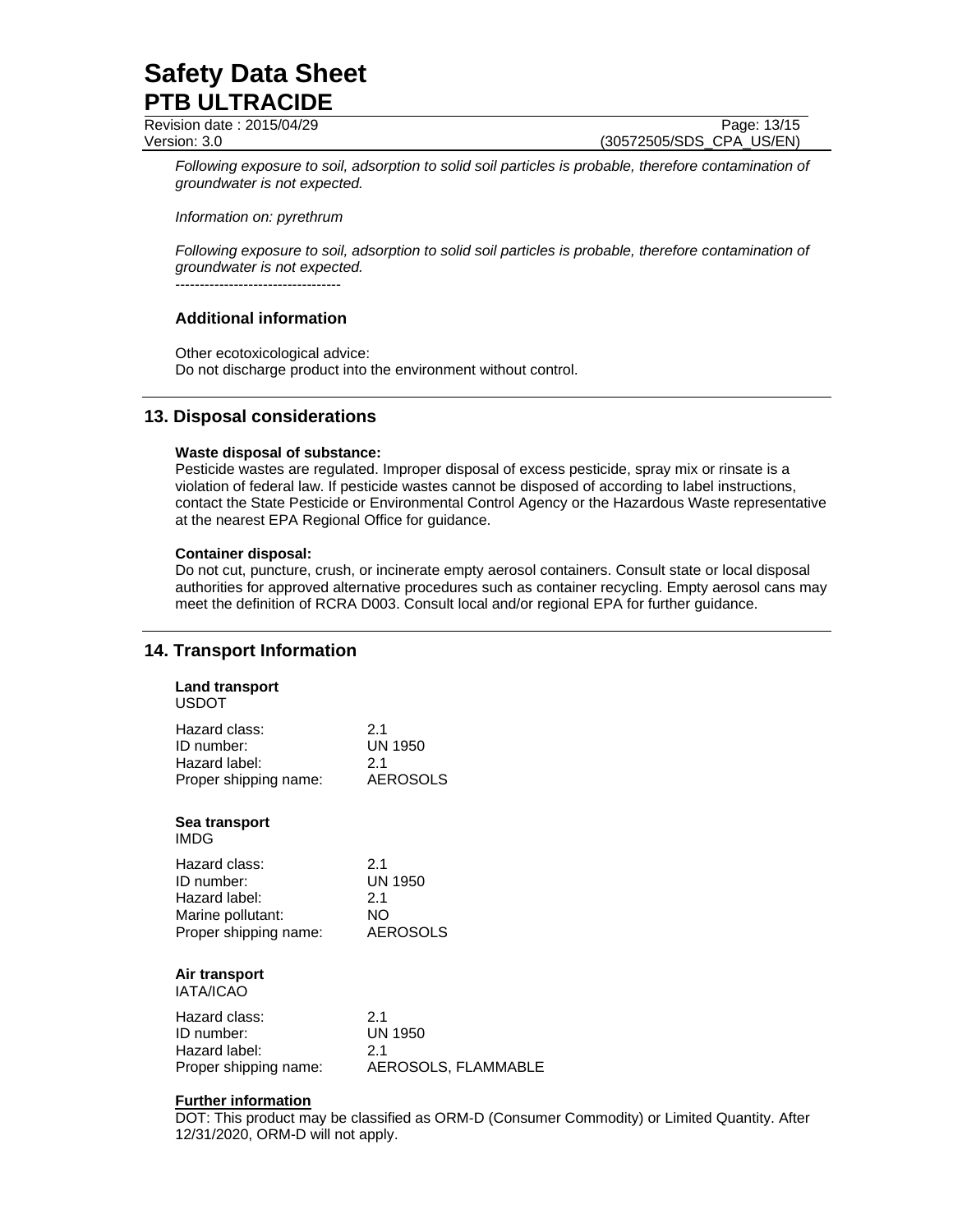# **15. Regulatory Information**

### **Federal Regulations**

**Registration status:**  Chemical TSCA, US blocked / not listed

Crop Protection TSCA, US released / exempt

**EPCRA 311/312 (Hazard categories):** Acute; Chronic

**CERCLA RQ CAS Number Chemical name** 1 LBS 8003-34-7 Pyrethrins

### **State regulations**

| <b>State RTK</b> | <b>CAS Number</b> | <b>Chemical name</b>                        |
|------------------|-------------------|---------------------------------------------|
| MA. NJ. PA       | 8003-34-7         | Pyrethrins                                  |
| MA. NJ           | 52645-53-1        | Permethrin                                  |
| MA. NJ. PA       | 64742-47-8        | Distillates (petroleum), hydrotreated light |

#### **Labeling requirements under FIFRA**

This chemical is a pesticide product registered by the Environmental Protection Agency and is subject to certain labeling requirements under federal pesticide law. These requirements differ from the classification criteria and hazard information required for safety data sheets, and workplace labels of non-pesticide chemicals. Following is the hazard information as required on the pesticide label.

CAUTION: EXTREMELY FLAMMABLE. KEEP OUT OF REACH OF CHILDREN. KEEP OUT OF REACH OF DOMESTIC ANIMALS. HARMFUL IF SWALLOWED. HARMFUL IF INHALED. HARMFUL IF ABSORBED THROUGH SKIN. Do not breathe vapours/mists. Avoid contact with the skin, eyes and clothing. Wash thoroughly after handling. Aerosol container contains flammable gas under pressure.

# **16. Other Information**

### **SDS Prepared by:**

BASF NA Product Regulations SDS Prepared on: 2015/04/29

We support worldwide Responsible Care® initiatives. We value the health and safety of our employees, customers, suppliers and neighbors, and the protection of the environment. Our commitment to Responsible Care is integral to conducting our business and operating our facilities in a safe and environmentally responsible fashion, supporting our customers and suppliers in ensuring